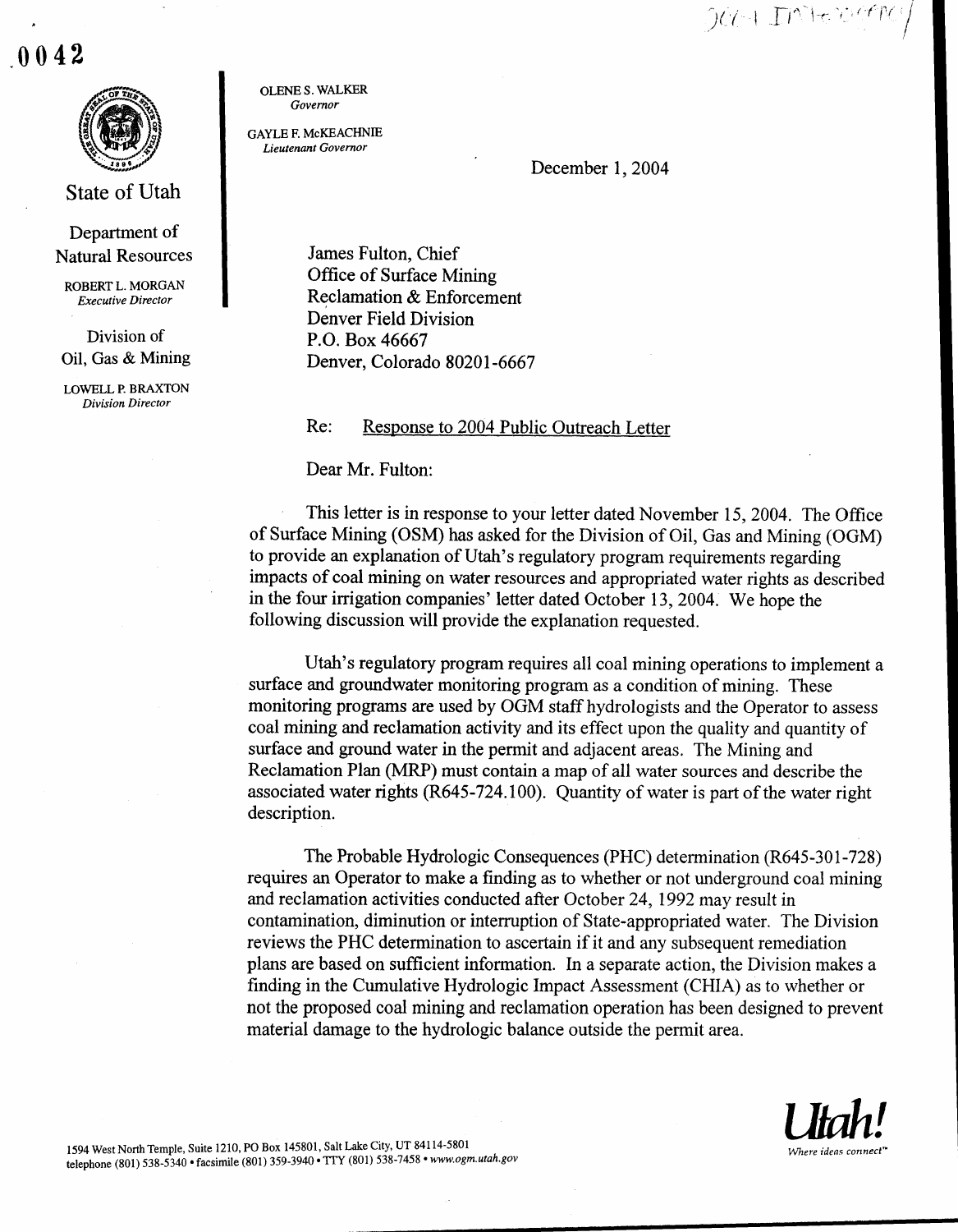Page 2 James Fulton December 1, 2004

In the Wasatch Plateau coal mining areas of Utah (the locale of the irrigation companies), ground water is found principally in two configurations: 1) in numerous small, localized perched systems and 2) in the coal seams and adjacent rocks of the lower Blackhawk Formation and the underlying Star Point Sandstone. Most of the water intercepted during coal mining flows from the roof of the mine, this indicates that the water has been stored in perched, discontinuous channel sandstone lenses in the Blackhawk Formation. When these channels are intercepted during mining, the sandstone lenses drain water for a few weeks and eventually cease to flow. This characteristic infers water sources are limited in size. Water is also encountered in saturated fractures or faults in the Star Point Sandstone and seeps up through the floor of the mine. Both of these examples of ground water interception indicate a limited interconnectivity to surface waters.

The Division of Water Rights is the water rights authority in the state of Utah (UCA 73-3-2-1 .1) . Baseline hydrologic and geologic information is used to determine the impact of mining activities upon the water supply (R645-301-731 .530) . Staff hydrologists review the water monitoring data quarterly and provide timely written findings regarding any trends or changes and impacts of mining on the hydrologic balance. The permittee is required to replace any State-appropriated water supply that is contaminated, diminished or interrupted by underground coal mining activities.

The letter to OSM dated October 13, 2004, from the four irrigation companies, claims that the Skyline and SUFCO mines are depleting their water resources and ask for replacement or mitigation . Based on the continued water monitoring data submitted by the mines and analyzed by the Division we have been unable to detect any loss, contamination or interruption to streams, springs, or wells that cannot be explained by the ongoing five-year drought. The Division believes that until an observed change in water quantity or quality is detected by OGM, or that data is presented by the irrigation companies the mines cannot be required to replace the water.

Subsequent to the letter from the irrigation companies, the Division met with the Division of Water Rights and discussed the issue of State appropriated water, interbasin diversion of mine water, and "old" and "new" water. The Division of Water Rights position is that there is no "old" or "new" water and that unless otherwise demonstrated, all groundwater is tributary to the surface waters within the watershed. As a result, the Division is re-examining its regulations to determine if the rules regarding water replacement apply even if the water monitoring data cannot detect a loss.